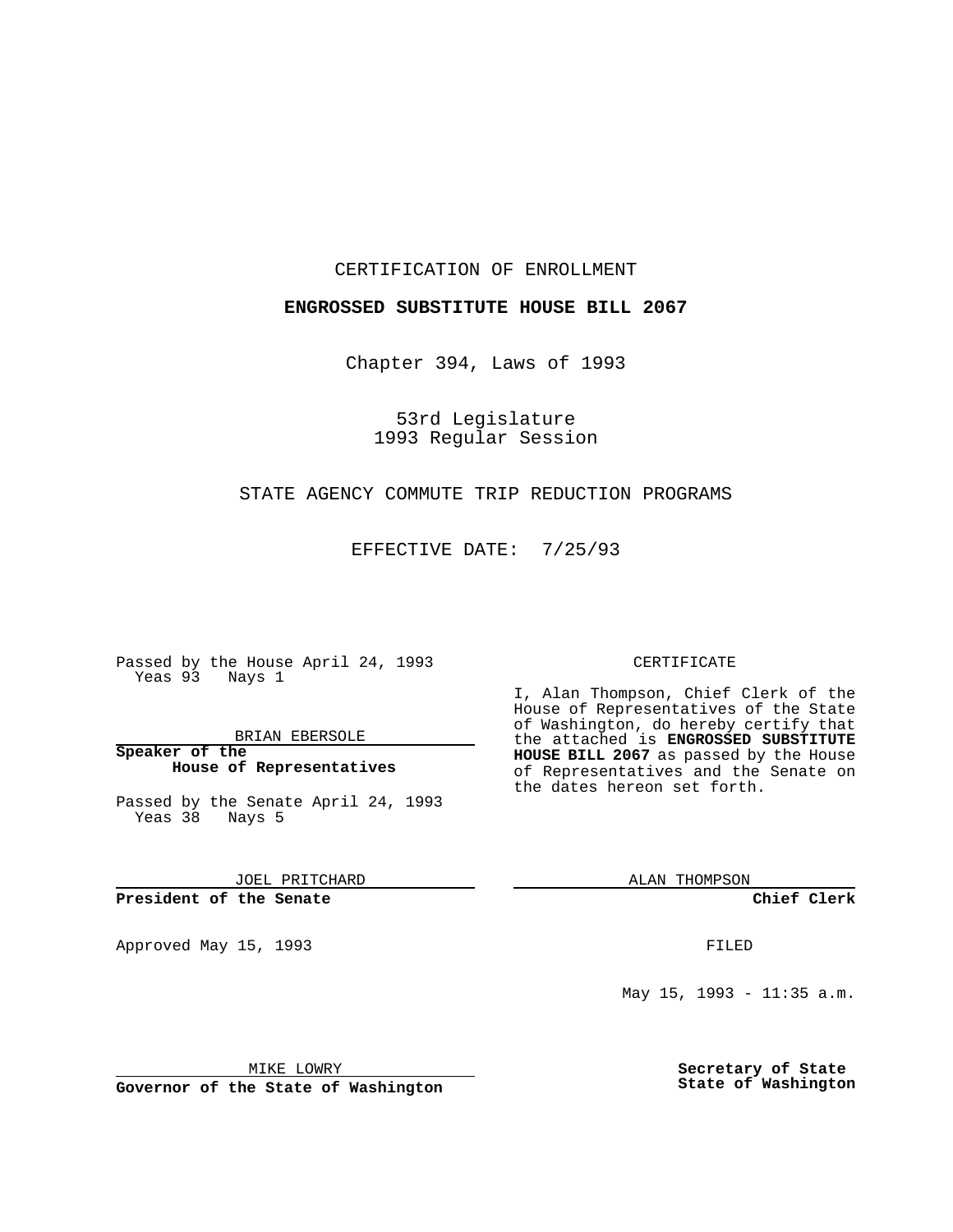# **ENGROSSED SUBSTITUTE HOUSE BILL 2067** \_\_\_\_\_\_\_\_\_\_\_\_\_\_\_\_\_\_\_\_\_\_\_\_\_\_\_\_\_\_\_\_\_\_\_\_\_\_\_\_\_\_\_\_\_\_\_

\_\_\_\_\_\_\_\_\_\_\_\_\_\_\_\_\_\_\_\_\_\_\_\_\_\_\_\_\_\_\_\_\_\_\_\_\_\_\_\_\_\_\_\_\_\_\_

AS RECOMMENDED BY THE CONFERENCE COMMITTEE

Passed Legislature - 1993 Regular Session

#### **State of Washington 53rd Legislature 1993 Regular Session**

**By** House Committee on Transportation (originally sponsored by Representatives R. Fisher, Wolfe, Anderson, Schmidt, Locke, Pruitt, Kremen, Springer and Eide; by request of Department of General Administration)

Read first time 03/08/93.

 AN ACT Relating to state agency commute trip reduction programs; amending RCW 43.41.140; reenacting and amending RCW 46.08.172; adding new sections to chapter 43.01 RCW; creating a new section; and prescribing penalties.

BE IT ENACTED BY THE LEGISLATURE OF THE STATE OF WASHINGTON:

 NEW SECTION. **Sec. 1.** The legislature finds that reducing the number of commute trips to work is an effective way of reducing automobile-related air pollution, traffic congestion, and energy use. The legislature intends that state agencies shall assume a leadership role in implementing programs to reduce vehicle miles traveled and single-occupant vehicle commuting, under RCW 70.94.521 through 70.94.551.

 The legislature has established and directed an interagency task force to consider mechanisms for funding state agency commute trip reduction programs; and to consider and recommend policies for employee incentives for commuting by other than single-occupant vehicles, and policies for the use of state-owned vehicles.

 It is the purpose of this act to provide state agencies with the authority to provide employee incentives, including subsidies for use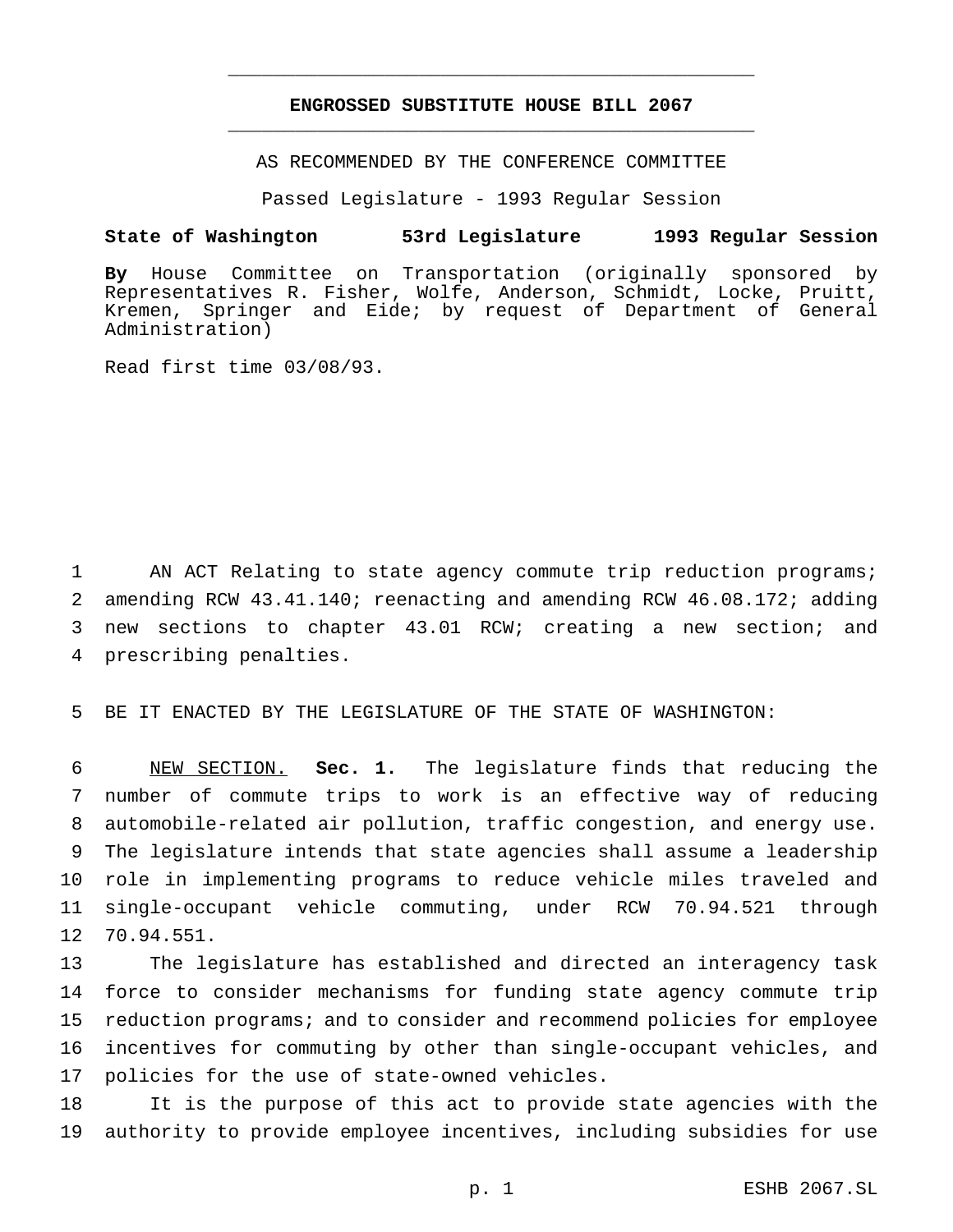of high occupancy vehicles to meet commute trip reduction goals, and to remove existing statutory barriers for state agencies to use public funds, including parking revenue, to operate, maintain, lease, or construct parking facilities at state-owned and leased facilities, to reduce parking subsidies, and to support commute trip reduction programs.

 NEW SECTION. **Sec. 2.** A new section is added to chapter 43.01 RCW to read as follows:

The definitions in this section apply throughout this chapter.

 (1) "Guaranteed ride home" means an assured ride home for commuters participating in a commute trip reduction program who are not able to use their normal commute mode because of personal emergencies.

 (2) "Pledged" means parking revenue designated through any means, including moneys received from the natural resource building, which is used for the debt service payment of bonds issued for parking facilities.

 **Sec. 3.** RCW 43.41.140 and 1979 c 151 s 119 are each amended to read as follows:

 Pursuant to policies and regulations promulgated by the office of 20 financial management ((after consultation with and approval by the 21 automotive policy board)), an elected state officer or ((his)) delegate 22 or a state agency director or ((his)) delegate may permit an employee 23 ((commuting)) to commute in a state\_owned or leased vehicle ((only)) if such travel is on official business, as determined in accordance with RCW 43.41.130, and is determined to be economical and advantageous to the state, or as part of a commute trip reduction program as required 27 by RCW 70.94.551.

 **Sec. 4.** RCW 46.08.172 and 1991 sp.s. c 31 s 12 and 1991 sp.s. c 13 s 41 are each reenacted and amended to read as follows:

30 ((There is hereby established an account in the state treasury to be known as the "state capitol vehicle parking account".)) The director of the department of general administration shall establish equitable and consistent parking rental fees for state-owned or leased property, to be charged to employees, visitors, clients, service providers, and others, that reflect the legislature's intent to reduce 36 state subsidization of parking. The department shall solicit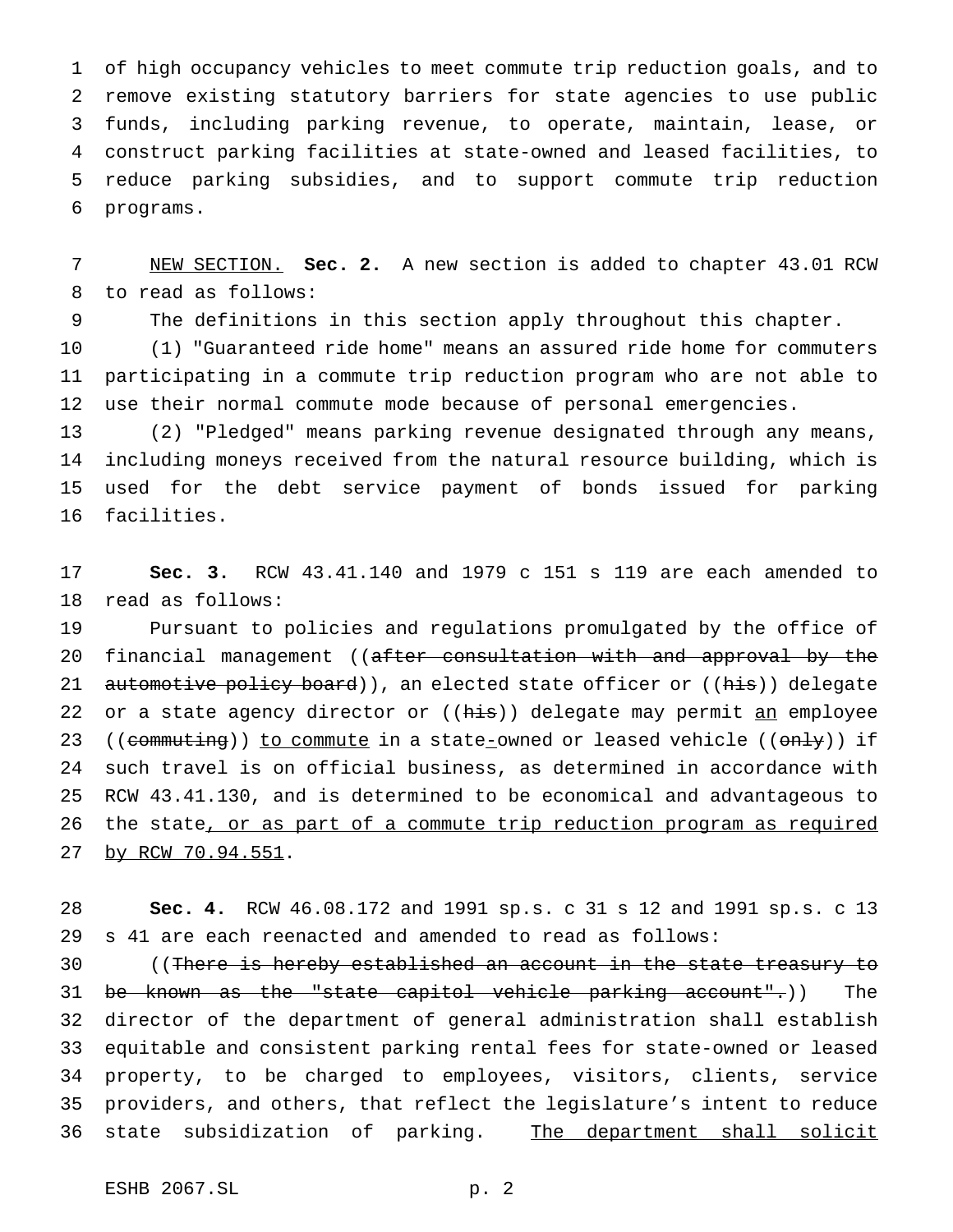1 representatives from affected state agencies, employees, and state employee bargaining units to meet as regional committees. These 3 regional committees will advise the director on parking rental fees, 4 taking into account the market rate of comparable, privately owned 5 rental parking in each region. In the event that such fees become part of a collective bargaining agreement and there is a conflict between the agency and the collective bargaining unit, the terms of the 8 collective bargaining agreement shall prevail. All fees shall take into account the market rate of comparable privately owned rental 10 parking, as determined by the director. ((All unpledged parking rental income collected by the department of general administration from 12 rental of parking space on the capitol grounds and the east capitol site shall be deposited in the "state capitol vehicle parking 14 account".)) However, parking rental fees are not to exceed the local 15 market rate of comparable privately owned rental parking.

 The director may delegate the responsibility for the collection of parking fees to other agencies of state government when cost-effective. 18 ((The "state capitol vehicle parking account" shall be used to pay 19 costs incurred in the operation, maintenance, regulation and 20 enforcement of vehicle parking and parking facilities.))

 NEW SECTION. **Sec. 5.** A new section is added to chapter 43.01 RCW to read as follows:

 There is hereby established an account in the state treasury to be known as the "state capitol vehicle parking account." All parking rental income collected from rental of parking space at state-owned or leased property shall be deposited in the "state capitol vehicle parking account." Revenue deposited in the "state capitol vehicle parking account" shall be first applied to pledged purposes. Unpledged parking revenues deposited in the "state capitol vehicle parking account" may be used to:

 (1) Pay costs incurred in the operation, maintenance, regulation, and enforcement of vehicle parking and parking facilities on state-33 owned or leased properties;

 (2) Support the lease costs and/or capital investment costs of vehicle parking and parking facilities at agency-owned and leased facilities off the capitol campus; and

 (3) Support commute trip reduction programs under RCW 70.94.521 through 70.94.551.